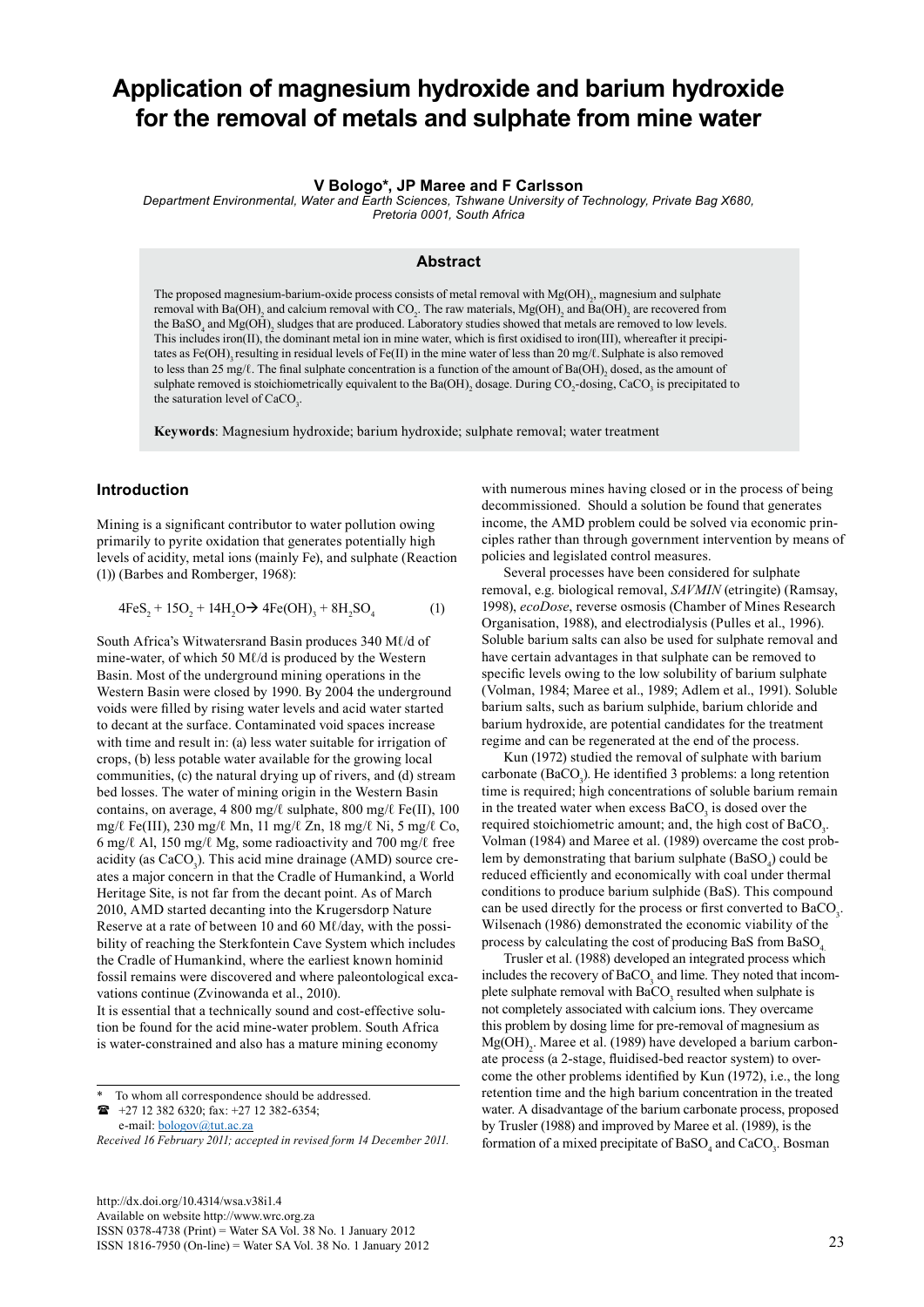

et al. (1990) and Adlem et al. (1991) overcame this problem by pre-treating the AMD with lime to remove metals before the addition of barium sulphide. BaS is highly soluble in water and can therefore readily provide  $Ba^{2+}$  ions for fast interaction with  $SO_4^2$  in sulphate-rich water. Maree et al. (1990) elucidated the ability of BaS to directly remove sulphate from acid waters. Other studies have demonstrated that BaS has an advantage of producing by-products like sulphur and NaHS, which can potentially be derived from the  $H_2S$  produced during the  $H_2S$ stripping stage, and  $CaCO<sub>3</sub>$  from the softening stage (Maree et al., 1989; Bosman et al., 1990; Adlem et al., 1991; Du Preez and Maree, 1994). Laboratory studies were carried out by Maree et al. (2004) to demonstrate that the integrated BaS process is technically and economically viable for sulphate removal. This process consists of 4 stages. In the **thermal stage**, BaSO<sub>4</sub> is reduced to BaS at 1 050°C, in a kiln using coal as the reductant. In the **sulphate removal stage**, sulphate is precipitated as BaSO4 . In the **stripping stage**, the barium sulphide is dissolved in water and reacted with  $CO_2$  from the kiln to remove or strip off the  $H_2S$  gas. In the **softening stage**,  $CaCO_3$  is precipitated as a result of  $CO_2$ -stripping with air.

Hlabela et al. (2007) demonstrated that  $\text{BaCO}_3^{\text{}}$  can be used effectively for sulphate removal after pre-treatment of the AMD with lime for removal of metals, including magnesium, as metal hydroxides.

The purpose of the present study was to demonstrate, using a laboratory study, the performance of an alternative, integrated magnesium hydroxide and barium hydroxide process (MBO Process) for treatment of acid mine-water. The provisionally patented process (Maree and Louw, 2010) consists of the following stages (Fig. 1):

- Magnesium hydroxide, for neutralisation and metal removal
- Barium hydroxide, for sulphate and magnesium removal
- $CO<sub>2</sub>$ , for CaCO<sub>3</sub> precipitation
- Recovery of  $Ba(OH)$ <sub>2</sub> via BaS from the BaSO<sub>4</sub> produced

The specific aims were to demonstrate that:

- Metals can be completely removed with  $Mg(OH)$ ,
- Sulphate concentration can be lowered to less than  $200 \text{ mg}/\ell$ Magnesium concentration can be lowered to less than
- 10 mg/ $\ell$  with Ba(OH)<sub>2</sub>
- The high pH water can be stabilised with CO<sub>2</sub>

The processing of  $BaSO_4$  and  $Mg(OH)_2$  in the sludge to recover the process raw materials,  $Ba(OH)_{2}$  and  $Mg(OH)_{2}$ , were investigated separately.

## **Materials and methods**

## **Feedstock**

Waters from a coal mine and a gold mine were used as feed waters containing  $2\,400 - 4\,800$  mg/ $\ell$  sulphate (for chemical analyses, see Tables 1 and 2). Magnesium hydroxide and barium hydroxide were used for pH adjustment and sulphate removal, respectively.  $CO_2$  gas (Afrox) was used for pH adjustment after sulphate removal.

The following chemicals were used in this study: Barium hydroxide  $(Ba(OH)<sub>2</sub>.8H<sub>2</sub>O$ , analytical reagent, Merck) and calcium hydroxide  $(97\% \text{ Ca}(\text{OH})_2)$ , Rochelle Chemicals, Johannesburg); Mg(OH), (CP grade, May and Baker Ltd, Dagenham, England), air (HP compressed; Afrox, South Africa), and  $CO<sub>2</sub>$  (Afrox, South Africa).

#### **Equipment**

Neutralisation with  $Mg(OH)$ <sub>2</sub> and sulphate removal with  $Ba(OH)$ <sub>2</sub> were studied using stirred beakers.

## **Experimental procedure**

Feed water was mixed in a beaker (5  $\ell$ ), aerated for iron(II) oxidation and stirred (30 min) for completion of the oxidation/precipitation reactions. The sludge was allowed to settle and the clear water decanted.  $Ba(OH)$ <sub>2</sub> was mixed with the decant water (1000 mℓ glass beakers). Stabilisation of the  $Ba(OH)$ <sub>2</sub> treated water was achieved by passing  $CO_2$  through the water.

#### **Experimental programme**

The following parameters were investigated: metal removal with  $Mg(OH)_{2}$ , magnesium and sulphate removal with  $Ba(OH)_{2}$ , and calcium removal with  $CO_{2}$ .

#### **Analytical**

Samples were collected regularly and filtered (Whatman No. 1). Sulphate, alkalinity, Fe(II), mixed liquor suspended solids (MSS), volatile suspended solids (VSS), acidity, and pH were determined according to standard procedures (APHA, 1989). Calcium and magnesium were assayed using atomic absorption spectrophotometry.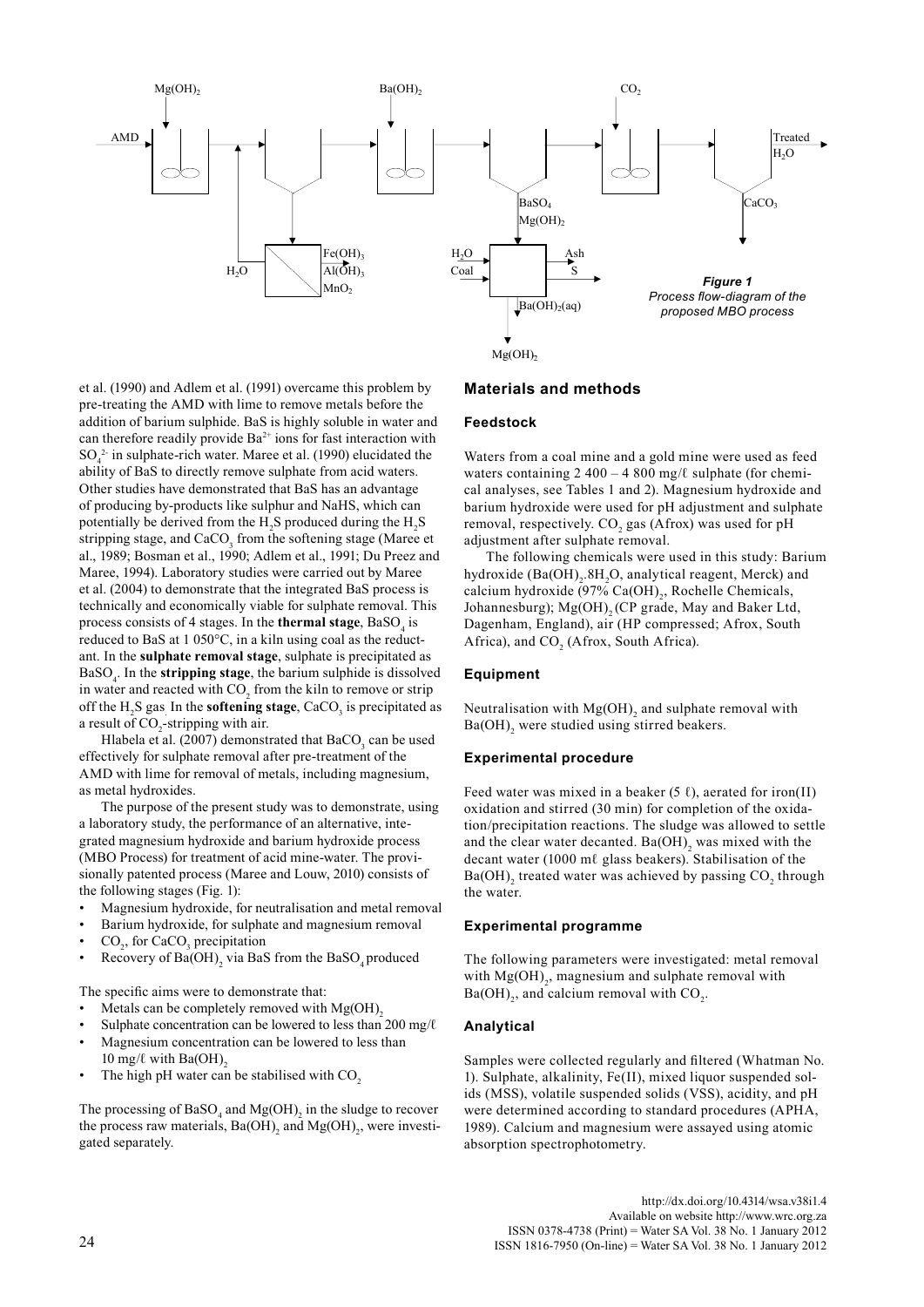| Table 1<br>Chemical composition of feed and treated water when coal mine effluent<br>was treated with Mg(OH) <sub>2</sub> , Ba(OH) <sub>2</sub> and CO <sub>2</sub> |                  |                   |                 |                 |
|---------------------------------------------------------------------------------------------------------------------------------------------------------------------|------------------|-------------------|-----------------|-----------------|
| Parameter                                                                                                                                                           | Stage            |                   |                 |                 |
|                                                                                                                                                                     | Feed             | Mg(OH)            | Ba(OH),.8H,O    | CO <sub>2</sub> |
| Dosage $(mg/\ell)$                                                                                                                                                  |                  | 0.25              | 7.35            |                 |
| Mg(OH), utilisation (mole/mole)                                                                                                                                     |                  | 279.1             |                 |                 |
| Barium dosage/SO <sub>4</sub> feed (mole/mole)                                                                                                                      |                  |                   | 0.9             |                 |
| Barium dosage/SO <sub>4</sub> removed (mole/mole)                                                                                                                   |                  |                   | 0.968           |                 |
| pН                                                                                                                                                                  | $\overline{3.4}$ | 8.3               | 12.0            | 7.6             |
| Sulphate (mg/ $\ell$ SO <sub>4</sub> )                                                                                                                              | 2487             | 2 4 9 3           | 181             | 181             |
| Chloride (mg/ $\ell$ Cl)                                                                                                                                            | 35               | 37                | 33              | 31              |
| Alkalinity (mg/l CaCO <sub>3</sub> )                                                                                                                                |                  | 30                | 1 3 0 5         | 180             |
| Acidity (mg/ $\ell$ CaCO <sub>3</sub> )                                                                                                                             | $\overline{200}$ |                   |                 |                 |
| Sodium (mg/l Na)                                                                                                                                                    | 71.5             | 87.9              | 101.3           | 101.5           |
| Potassium $(mg/\ell K)$                                                                                                                                             | 30.4             | 36.8              | 36.8            | 27.2            |
| Magnesium (mg/ $\ell$ Mg)                                                                                                                                           | 147.0            | 292.2             | 30.7            | 8.7             |
| Calcium (mg/ $\ell$ Ca)                                                                                                                                             | 467.3            | 462.3             | 454.4           | 39.7            |
| Barium (mg/l Ba)                                                                                                                                                    | 0.04             | 0.04              | 0.90            | 0.80            |
| Aluminium (mg/ $\ell$ Al)                                                                                                                                           | 20.00            | 1.00              | 2.00            | 1.00            |
| Silicon (mg/ $\ell$ Si)                                                                                                                                             | 12.66            | $\overline{5.87}$ | 1.18            | 1.26            |
| Titanium (mg/l Ti)                                                                                                                                                  | 0.21             | 0.21              | 0.20            | 0.18            |
| Chromium $(mg/\ell)$ Cr)                                                                                                                                            | 0.20             | 0.20              | 0.18            | 0.17            |
| Manganese (mg/l Mn)                                                                                                                                                 | 8.98             | 7.09              | 0.26            | 0.26            |
| $\overline{\text{Iron(II)}(\text{mg}/\ell \text{Fe})}$                                                                                                              | 100.00           | 0.00              | 0.00            | 0.00            |
| $\overline{\text{Iron(III)} (\text{mg}/\ell \text{Fe})}$                                                                                                            | 20.00            | 0.00              | 0.00            | 0.00            |
| Cobalt ( $mg/\ell$ Co)                                                                                                                                              | 0.00             | 0.00              | 0.00            | 0.00            |
| Nickel (mg/ $\ell$ Ni)                                                                                                                                              | 0.03             | 0.00              | 0.00            | 0.00            |
| Copper (mg/ $\ell$ Cu)                                                                                                                                              | 0.05             | 0.00              | 0.00            | 0.00            |
| Zinc (mg/ $\ell$ Zn)                                                                                                                                                | 1.12             | 0.00              | 0.00            | 0.00            |
| Lead $(mg/\ell$ Pb)                                                                                                                                                 | 0.51             | $0.\overline{33}$ | 0.41            | 0.34            |
| Total dissolved solids $(mg/\ell)$                                                                                                                                  | 3 4 0 6          | 3 4 3 4           | 1 2 8 6         | 454             |
| $Fe(OH)$ <sub>2</sub> (mg/ $\ell$ )                                                                                                                                 |                  | 230               |                 |                 |
| $Mn(OH)$ <sub>2</sub> (mg/ $\ell$ )                                                                                                                                 |                  | 3.1               | $\overline{11}$ |                 |
| $\overline{Zn(OH)}$ , (mg/ $\ell$ )                                                                                                                                 |                  | $\overline{c}$    |                 |                 |
| $\overline{\text{Ni(OH)}_{2}(mg/\ell)}$                                                                                                                             |                  | $\overline{0}$    |                 |                 |
| $Co(OH), (mg/\ell)$                                                                                                                                                 |                  | $\mathbf{0}$      |                 |                 |
| $\overline{Al(OH)}$ <sub>3</sub> (mg/ $\ell$ )                                                                                                                      |                  | 55                |                 |                 |
| $\overline{\text{BaSO}_4(\text{mg}/\ell)}$                                                                                                                          |                  |                   | 5 611           |                 |
| $Mg(OH)$ , $(mg/\ell)$                                                                                                                                              |                  |                   | 628             |                 |
| $CaCO$ <sub>3</sub> (mg/ $\ell$ )                                                                                                                                   |                  |                   |                 | 1 0 3 7         |
| Suspended solids $(mg/\ell)$                                                                                                                                        | $\boldsymbol{0}$ | 289               | 6250            | 1 0 3 7         |
| Anoins $\left(\text{-}\right)$ (meq/ $\ell$ )                                                                                                                       | 52.81            | 53.58             | 30.81           | 8.24            |
| Cations $(+)$ (meq/ $\ell$ )                                                                                                                                        | 52.56            | 53.23             | 31.04           | 8.16            |

# **Results and discussion**

#### **Water quality and chemical reactions**

The MBO study can be applied to the treatment of acid minewater. Tables 1 and 2 show the chemical composition of the feed waters before and after treatment with  $Mg(OH)_{2}$ , Ba $(OH)_{2}$ and  $CO<sub>2</sub>$ , for effluents from coal and gold mines, respectively. The total dissolved solids (TDS) content in the case of coal mine-water was 3 406 mg/ℓ in the feed water, 3 434 mg/ℓ after  $Mg(OH)$ <sub>2</sub> treatment, 1 286 mg/ $\ell$  after Ba(OH)<sub>2</sub> treatment and 454 mg/ $\ell$  after CO<sub>2</sub> addition (Table 1). Similarly, in the case of gold mine effluent, the overall TDS content was lowered from 6 954 mg/ $\ell$  in the feed water to 416 mg/ $\ell$ , following treatment

[http://dx.doi.org/10.4314/wsa.v38i1.4](http://dx.doi.org/10.4314/wsa.v37i4.18) Available on website http://www.wrc.org.za ISSN 0378-4738 (Print) = Water SA Vol. 38 No. 1 January 2012 ISSN 1816-7950 (On-line) = Water SA Vol. 38 No. 1 January 2012 25

with the MBO process (Table 2). During  $Mg(OH)$ <sub>2</sub> treatment, free acid and all of the metal concentrations, excluding that of calcium and magnesium, were lowered to below allowable limits for drinking water in South Africa (SANS 241:2006). The lowering of the TDS in the case of  $Mg(OH)$ <sub>2</sub> treatment was mainly due to the oxidation of  $Fe^{2+}$  to  $Fe^{3+}$  (Reaction (2)) and precipitation as  $Fe(OH)$ <sub>3</sub> (Reaction (3)). Similarly, Mn<sup>2+</sup> was oxidised to  $Mn^{4+}$  and precipitated as  $MnO_2$ . The other metals,  $Al^{3+}$ ,  $Co^{2+}$ ,  $Zn^{2+}$ ,  $Pb^{2+}$ ,  $Co^{2+}$  and  $Ni^{2+}$ , precipitated as metal hydroxides. This was owing to the low solubility-products for Fe(OH)<sub>3</sub> (2.64 x 10<sup>-39</sup>); Al(OH)<sub>3</sub> (8.5 x 10<sup>-23</sup>); Mn(OH)<sub>2</sub> (2.06 x 10<sup>-13</sup>); Cu(OH)<sub>2</sub> (2.20 x 10<sup>-20</sup>); Zn(OH)<sub>2</sub> (7.71 x 10<sup>-17</sup>); Pb(OH)<sub>2</sub>  $(1.42 \times 10^{-20})$ ; Co(OH)<sub>2</sub> (1.09 x 10<sup>-15</sup>) and Ni(OH)<sub>2</sub> (5.47 x 10<sup>-16</sup>) (Sillen and Martell, 1964; Lide, 1992).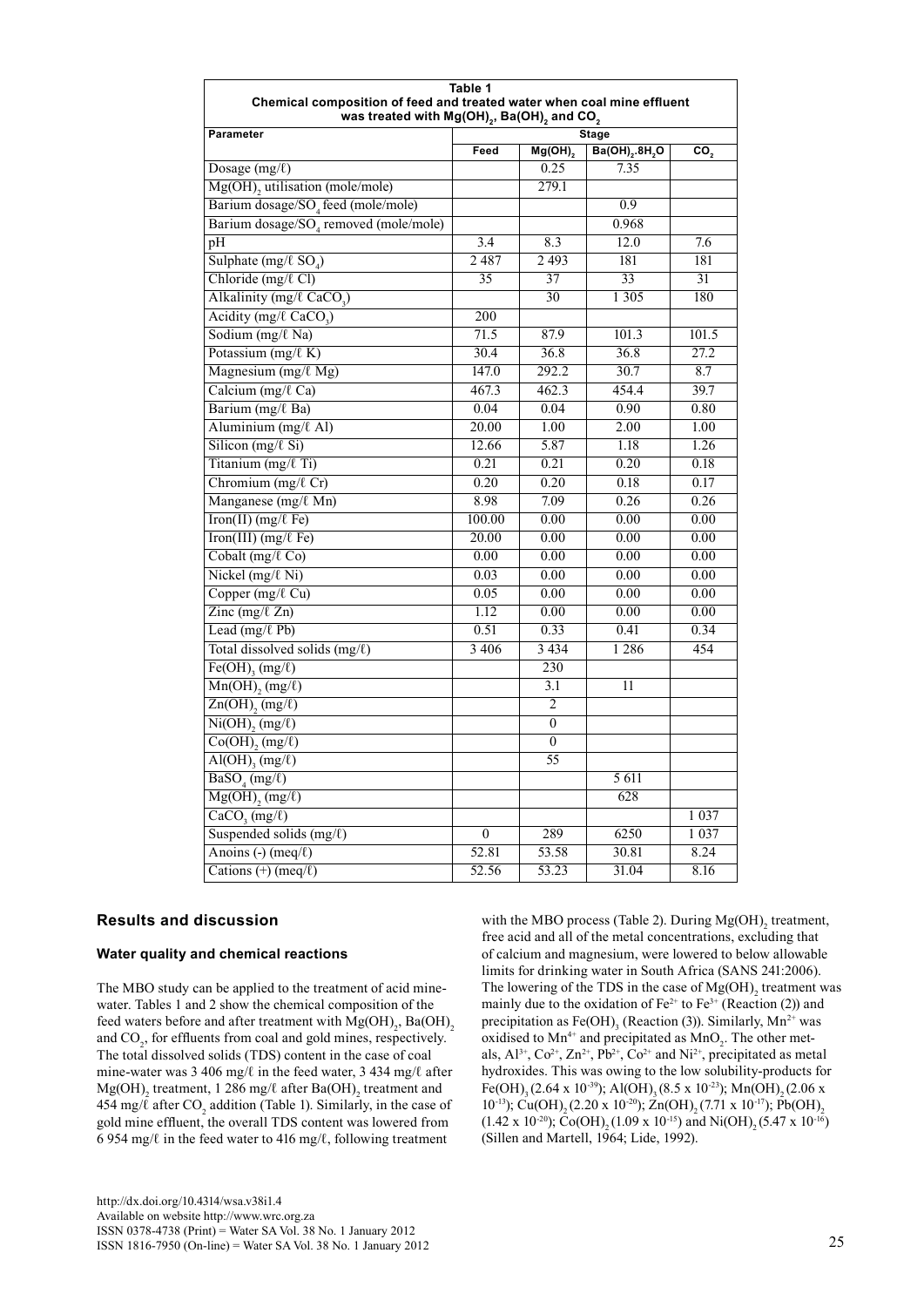| <b>Parameter</b><br><b>Stage</b><br>Ba(OH) <sub>2</sub> .8H <sub>2</sub> O<br>Feed<br>$Mg(OH)_{2}$<br>CO,<br>Dosage $(mg/\ell)$<br>1.38<br>14.16<br>Mg(OH), utilisation (mole/mole)<br>0.960<br>Barium dosage/SO <sub>4</sub> feed (mole/mole)<br>Barium dosage/SO <sub>4</sub> removed (mole/mole)<br>0.985<br>$\overline{2.5}$<br>8.6<br>12.2<br>7.7<br>pH<br>Sulphate (mg/ $\ell$ SO <sub>4</sub> )<br>4890<br>4 3 9 8<br>24<br>24<br>Chloride (mg/ $\ell$ Cl)<br>$\overline{37}$<br>37<br>37<br>37<br>Alkalinity (mg/l CaCO <sub>3</sub> )<br>$\overline{20}$<br>1607<br>369<br>Acidity (mg/ $\ell$ CaCO <sub>2</sub> )<br>500<br>Sodium (mg/l Na)<br>186.0<br>189.9<br>182.0<br>168.0<br>Potassium $(mg/\ell K)$<br>39.0<br>18.7<br>$\overline{5.6}$<br>$\overline{7.3}$<br>Magnesium $(mg/\ell Mg)$<br>147.0<br>718.1<br>$\overline{5.2}$<br>0.0<br>Calcium (mg/ $\ell$ Ca)<br>500.0<br>571.9<br>578.2<br>46.6<br>Barium (mg/l Ba)<br>0.00<br>0.00<br>0.2<br>0.00<br>Aluminium $(mg/\ell A)$<br>10.00<br>1.00<br>2.00<br>1.00<br>Silicon (mg/ $\ell$ Si)<br>$\overline{2.10}$<br>40.16<br>0.41<br>0.97<br>Titanium (mg/l Ti)<br>0.16<br>0.22<br>0.23<br>0.20<br>Chromium $(mg/\ell)$ Cr)<br>0.18<br>0.22<br>0.21<br>Manganese (mg/ $\ell$ Mn)<br>116.7<br>33.76<br>0.00<br>0.00<br>$\overline{\text{Iron(II)}(\text{mg}/\ell \text{Fe})}$<br>920.0<br>0.00<br>0.00<br>0.00<br>Iron(III) (mg/ $\ell$ Fe)<br>20.00<br>0.00<br>0.00<br>0.00<br>Cobalt (mg/ $\ell$ Co)<br>11.20<br>0.12<br>0.00<br>0.00<br>Nickel $(mg/\ell Ni)$<br>18.29<br>0.00<br>0.00<br>0.00<br>Copper (mg/ $\ell$ Cu)<br>0.00<br>0.00<br>0.00<br>0.00<br>Zinc (mg/ $\ell$ Zn)<br>7.46<br>0.00<br>0.00<br>0.00<br>Lead (mg/ $\ell$ Pb)<br>0.52<br>0.50<br>0.41<br>0.41<br>Total dissolved solids $(mg/\ell)$<br>5978<br>6954<br>1 377<br>416<br>$Fe(OH)$ <sub>2</sub> (mg/ $\ell$ )<br>1798<br>$Mn(OH), (mg/\ell)$<br>134<br>$\overline{55}$<br>$Zn(OH)$ , $(mg/\ell)$<br>$\overline{11}$<br>$\overline{\text{Ni(OH)}_{2}(mg/\ell)}$<br>29<br>$Co(OH), (mg/\ell)$<br>17<br>$\overline{Al(OH)_{3}(mg/\ell)}$<br>26<br>$\overline{\text{BaSO}_4(\text{mg}/\ell)}$<br>10 616<br>$Mg(OH), (mg/\ell)$<br>1723<br>$\overline{CaCO_{3}(mg/\ell)}$<br>1 3 2 9<br>Suspended solids $(mg/\ell)$<br>$\overline{0}$<br>2 016<br>12 3 94<br>1 3 2 9<br>Anions $(\neg)$ (meq/ $\ell$ )<br>102.92<br>93.07<br>33.67<br>8.91<br>Cations $(+)$ (meq/ $\ell$ )<br>102.98<br>98.12<br>37.28<br>10.52 | Table 2<br>Chemical composition of feed and treated water when gold mine effluent was treated with<br>$Mg(OH)_{2}$ , Ba(OH) <sub>2</sub> and CO <sub>2</sub> |  |  |  |  |
|----------------------------------------------------------------------------------------------------------------------------------------------------------------------------------------------------------------------------------------------------------------------------------------------------------------------------------------------------------------------------------------------------------------------------------------------------------------------------------------------------------------------------------------------------------------------------------------------------------------------------------------------------------------------------------------------------------------------------------------------------------------------------------------------------------------------------------------------------------------------------------------------------------------------------------------------------------------------------------------------------------------------------------------------------------------------------------------------------------------------------------------------------------------------------------------------------------------------------------------------------------------------------------------------------------------------------------------------------------------------------------------------------------------------------------------------------------------------------------------------------------------------------------------------------------------------------------------------------------------------------------------------------------------------------------------------------------------------------------------------------------------------------------------------------------------------------------------------------------------------------------------------------------------------------------------------------------------------------------------------------------------------------------------------------------------------------------------------------------------------------------------------------------------------------------------------------------------------------------------------------------------------------------------------------------------------------------------------------------------------------------------------------------------------------------------------------------|--------------------------------------------------------------------------------------------------------------------------------------------------------------|--|--|--|--|
|                                                                                                                                                                                                                                                                                                                                                                                                                                                                                                                                                                                                                                                                                                                                                                                                                                                                                                                                                                                                                                                                                                                                                                                                                                                                                                                                                                                                                                                                                                                                                                                                                                                                                                                                                                                                                                                                                                                                                                                                                                                                                                                                                                                                                                                                                                                                                                                                                                                          |                                                                                                                                                              |  |  |  |  |
|                                                                                                                                                                                                                                                                                                                                                                                                                                                                                                                                                                                                                                                                                                                                                                                                                                                                                                                                                                                                                                                                                                                                                                                                                                                                                                                                                                                                                                                                                                                                                                                                                                                                                                                                                                                                                                                                                                                                                                                                                                                                                                                                                                                                                                                                                                                                                                                                                                                          |                                                                                                                                                              |  |  |  |  |
|                                                                                                                                                                                                                                                                                                                                                                                                                                                                                                                                                                                                                                                                                                                                                                                                                                                                                                                                                                                                                                                                                                                                                                                                                                                                                                                                                                                                                                                                                                                                                                                                                                                                                                                                                                                                                                                                                                                                                                                                                                                                                                                                                                                                                                                                                                                                                                                                                                                          |                                                                                                                                                              |  |  |  |  |
|                                                                                                                                                                                                                                                                                                                                                                                                                                                                                                                                                                                                                                                                                                                                                                                                                                                                                                                                                                                                                                                                                                                                                                                                                                                                                                                                                                                                                                                                                                                                                                                                                                                                                                                                                                                                                                                                                                                                                                                                                                                                                                                                                                                                                                                                                                                                                                                                                                                          |                                                                                                                                                              |  |  |  |  |
|                                                                                                                                                                                                                                                                                                                                                                                                                                                                                                                                                                                                                                                                                                                                                                                                                                                                                                                                                                                                                                                                                                                                                                                                                                                                                                                                                                                                                                                                                                                                                                                                                                                                                                                                                                                                                                                                                                                                                                                                                                                                                                                                                                                                                                                                                                                                                                                                                                                          |                                                                                                                                                              |  |  |  |  |
|                                                                                                                                                                                                                                                                                                                                                                                                                                                                                                                                                                                                                                                                                                                                                                                                                                                                                                                                                                                                                                                                                                                                                                                                                                                                                                                                                                                                                                                                                                                                                                                                                                                                                                                                                                                                                                                                                                                                                                                                                                                                                                                                                                                                                                                                                                                                                                                                                                                          |                                                                                                                                                              |  |  |  |  |
|                                                                                                                                                                                                                                                                                                                                                                                                                                                                                                                                                                                                                                                                                                                                                                                                                                                                                                                                                                                                                                                                                                                                                                                                                                                                                                                                                                                                                                                                                                                                                                                                                                                                                                                                                                                                                                                                                                                                                                                                                                                                                                                                                                                                                                                                                                                                                                                                                                                          |                                                                                                                                                              |  |  |  |  |
|                                                                                                                                                                                                                                                                                                                                                                                                                                                                                                                                                                                                                                                                                                                                                                                                                                                                                                                                                                                                                                                                                                                                                                                                                                                                                                                                                                                                                                                                                                                                                                                                                                                                                                                                                                                                                                                                                                                                                                                                                                                                                                                                                                                                                                                                                                                                                                                                                                                          |                                                                                                                                                              |  |  |  |  |
|                                                                                                                                                                                                                                                                                                                                                                                                                                                                                                                                                                                                                                                                                                                                                                                                                                                                                                                                                                                                                                                                                                                                                                                                                                                                                                                                                                                                                                                                                                                                                                                                                                                                                                                                                                                                                                                                                                                                                                                                                                                                                                                                                                                                                                                                                                                                                                                                                                                          |                                                                                                                                                              |  |  |  |  |
|                                                                                                                                                                                                                                                                                                                                                                                                                                                                                                                                                                                                                                                                                                                                                                                                                                                                                                                                                                                                                                                                                                                                                                                                                                                                                                                                                                                                                                                                                                                                                                                                                                                                                                                                                                                                                                                                                                                                                                                                                                                                                                                                                                                                                                                                                                                                                                                                                                                          |                                                                                                                                                              |  |  |  |  |
|                                                                                                                                                                                                                                                                                                                                                                                                                                                                                                                                                                                                                                                                                                                                                                                                                                                                                                                                                                                                                                                                                                                                                                                                                                                                                                                                                                                                                                                                                                                                                                                                                                                                                                                                                                                                                                                                                                                                                                                                                                                                                                                                                                                                                                                                                                                                                                                                                                                          |                                                                                                                                                              |  |  |  |  |
|                                                                                                                                                                                                                                                                                                                                                                                                                                                                                                                                                                                                                                                                                                                                                                                                                                                                                                                                                                                                                                                                                                                                                                                                                                                                                                                                                                                                                                                                                                                                                                                                                                                                                                                                                                                                                                                                                                                                                                                                                                                                                                                                                                                                                                                                                                                                                                                                                                                          |                                                                                                                                                              |  |  |  |  |
|                                                                                                                                                                                                                                                                                                                                                                                                                                                                                                                                                                                                                                                                                                                                                                                                                                                                                                                                                                                                                                                                                                                                                                                                                                                                                                                                                                                                                                                                                                                                                                                                                                                                                                                                                                                                                                                                                                                                                                                                                                                                                                                                                                                                                                                                                                                                                                                                                                                          |                                                                                                                                                              |  |  |  |  |
|                                                                                                                                                                                                                                                                                                                                                                                                                                                                                                                                                                                                                                                                                                                                                                                                                                                                                                                                                                                                                                                                                                                                                                                                                                                                                                                                                                                                                                                                                                                                                                                                                                                                                                                                                                                                                                                                                                                                                                                                                                                                                                                                                                                                                                                                                                                                                                                                                                                          |                                                                                                                                                              |  |  |  |  |
|                                                                                                                                                                                                                                                                                                                                                                                                                                                                                                                                                                                                                                                                                                                                                                                                                                                                                                                                                                                                                                                                                                                                                                                                                                                                                                                                                                                                                                                                                                                                                                                                                                                                                                                                                                                                                                                                                                                                                                                                                                                                                                                                                                                                                                                                                                                                                                                                                                                          |                                                                                                                                                              |  |  |  |  |
|                                                                                                                                                                                                                                                                                                                                                                                                                                                                                                                                                                                                                                                                                                                                                                                                                                                                                                                                                                                                                                                                                                                                                                                                                                                                                                                                                                                                                                                                                                                                                                                                                                                                                                                                                                                                                                                                                                                                                                                                                                                                                                                                                                                                                                                                                                                                                                                                                                                          |                                                                                                                                                              |  |  |  |  |
|                                                                                                                                                                                                                                                                                                                                                                                                                                                                                                                                                                                                                                                                                                                                                                                                                                                                                                                                                                                                                                                                                                                                                                                                                                                                                                                                                                                                                                                                                                                                                                                                                                                                                                                                                                                                                                                                                                                                                                                                                                                                                                                                                                                                                                                                                                                                                                                                                                                          |                                                                                                                                                              |  |  |  |  |
|                                                                                                                                                                                                                                                                                                                                                                                                                                                                                                                                                                                                                                                                                                                                                                                                                                                                                                                                                                                                                                                                                                                                                                                                                                                                                                                                                                                                                                                                                                                                                                                                                                                                                                                                                                                                                                                                                                                                                                                                                                                                                                                                                                                                                                                                                                                                                                                                                                                          |                                                                                                                                                              |  |  |  |  |
|                                                                                                                                                                                                                                                                                                                                                                                                                                                                                                                                                                                                                                                                                                                                                                                                                                                                                                                                                                                                                                                                                                                                                                                                                                                                                                                                                                                                                                                                                                                                                                                                                                                                                                                                                                                                                                                                                                                                                                                                                                                                                                                                                                                                                                                                                                                                                                                                                                                          |                                                                                                                                                              |  |  |  |  |
|                                                                                                                                                                                                                                                                                                                                                                                                                                                                                                                                                                                                                                                                                                                                                                                                                                                                                                                                                                                                                                                                                                                                                                                                                                                                                                                                                                                                                                                                                                                                                                                                                                                                                                                                                                                                                                                                                                                                                                                                                                                                                                                                                                                                                                                                                                                                                                                                                                                          |                                                                                                                                                              |  |  |  |  |
|                                                                                                                                                                                                                                                                                                                                                                                                                                                                                                                                                                                                                                                                                                                                                                                                                                                                                                                                                                                                                                                                                                                                                                                                                                                                                                                                                                                                                                                                                                                                                                                                                                                                                                                                                                                                                                                                                                                                                                                                                                                                                                                                                                                                                                                                                                                                                                                                                                                          |                                                                                                                                                              |  |  |  |  |
|                                                                                                                                                                                                                                                                                                                                                                                                                                                                                                                                                                                                                                                                                                                                                                                                                                                                                                                                                                                                                                                                                                                                                                                                                                                                                                                                                                                                                                                                                                                                                                                                                                                                                                                                                                                                                                                                                                                                                                                                                                                                                                                                                                                                                                                                                                                                                                                                                                                          |                                                                                                                                                              |  |  |  |  |
|                                                                                                                                                                                                                                                                                                                                                                                                                                                                                                                                                                                                                                                                                                                                                                                                                                                                                                                                                                                                                                                                                                                                                                                                                                                                                                                                                                                                                                                                                                                                                                                                                                                                                                                                                                                                                                                                                                                                                                                                                                                                                                                                                                                                                                                                                                                                                                                                                                                          |                                                                                                                                                              |  |  |  |  |
|                                                                                                                                                                                                                                                                                                                                                                                                                                                                                                                                                                                                                                                                                                                                                                                                                                                                                                                                                                                                                                                                                                                                                                                                                                                                                                                                                                                                                                                                                                                                                                                                                                                                                                                                                                                                                                                                                                                                                                                                                                                                                                                                                                                                                                                                                                                                                                                                                                                          |                                                                                                                                                              |  |  |  |  |
|                                                                                                                                                                                                                                                                                                                                                                                                                                                                                                                                                                                                                                                                                                                                                                                                                                                                                                                                                                                                                                                                                                                                                                                                                                                                                                                                                                                                                                                                                                                                                                                                                                                                                                                                                                                                                                                                                                                                                                                                                                                                                                                                                                                                                                                                                                                                                                                                                                                          |                                                                                                                                                              |  |  |  |  |
|                                                                                                                                                                                                                                                                                                                                                                                                                                                                                                                                                                                                                                                                                                                                                                                                                                                                                                                                                                                                                                                                                                                                                                                                                                                                                                                                                                                                                                                                                                                                                                                                                                                                                                                                                                                                                                                                                                                                                                                                                                                                                                                                                                                                                                                                                                                                                                                                                                                          |                                                                                                                                                              |  |  |  |  |
|                                                                                                                                                                                                                                                                                                                                                                                                                                                                                                                                                                                                                                                                                                                                                                                                                                                                                                                                                                                                                                                                                                                                                                                                                                                                                                                                                                                                                                                                                                                                                                                                                                                                                                                                                                                                                                                                                                                                                                                                                                                                                                                                                                                                                                                                                                                                                                                                                                                          |                                                                                                                                                              |  |  |  |  |
|                                                                                                                                                                                                                                                                                                                                                                                                                                                                                                                                                                                                                                                                                                                                                                                                                                                                                                                                                                                                                                                                                                                                                                                                                                                                                                                                                                                                                                                                                                                                                                                                                                                                                                                                                                                                                                                                                                                                                                                                                                                                                                                                                                                                                                                                                                                                                                                                                                                          |                                                                                                                                                              |  |  |  |  |
|                                                                                                                                                                                                                                                                                                                                                                                                                                                                                                                                                                                                                                                                                                                                                                                                                                                                                                                                                                                                                                                                                                                                                                                                                                                                                                                                                                                                                                                                                                                                                                                                                                                                                                                                                                                                                                                                                                                                                                                                                                                                                                                                                                                                                                                                                                                                                                                                                                                          |                                                                                                                                                              |  |  |  |  |
|                                                                                                                                                                                                                                                                                                                                                                                                                                                                                                                                                                                                                                                                                                                                                                                                                                                                                                                                                                                                                                                                                                                                                                                                                                                                                                                                                                                                                                                                                                                                                                                                                                                                                                                                                                                                                                                                                                                                                                                                                                                                                                                                                                                                                                                                                                                                                                                                                                                          |                                                                                                                                                              |  |  |  |  |
|                                                                                                                                                                                                                                                                                                                                                                                                                                                                                                                                                                                                                                                                                                                                                                                                                                                                                                                                                                                                                                                                                                                                                                                                                                                                                                                                                                                                                                                                                                                                                                                                                                                                                                                                                                                                                                                                                                                                                                                                                                                                                                                                                                                                                                                                                                                                                                                                                                                          |                                                                                                                                                              |  |  |  |  |
|                                                                                                                                                                                                                                                                                                                                                                                                                                                                                                                                                                                                                                                                                                                                                                                                                                                                                                                                                                                                                                                                                                                                                                                                                                                                                                                                                                                                                                                                                                                                                                                                                                                                                                                                                                                                                                                                                                                                                                                                                                                                                                                                                                                                                                                                                                                                                                                                                                                          |                                                                                                                                                              |  |  |  |  |
|                                                                                                                                                                                                                                                                                                                                                                                                                                                                                                                                                                                                                                                                                                                                                                                                                                                                                                                                                                                                                                                                                                                                                                                                                                                                                                                                                                                                                                                                                                                                                                                                                                                                                                                                                                                                                                                                                                                                                                                                                                                                                                                                                                                                                                                                                                                                                                                                                                                          |                                                                                                                                                              |  |  |  |  |
|                                                                                                                                                                                                                                                                                                                                                                                                                                                                                                                                                                                                                                                                                                                                                                                                                                                                                                                                                                                                                                                                                                                                                                                                                                                                                                                                                                                                                                                                                                                                                                                                                                                                                                                                                                                                                                                                                                                                                                                                                                                                                                                                                                                                                                                                                                                                                                                                                                                          |                                                                                                                                                              |  |  |  |  |
|                                                                                                                                                                                                                                                                                                                                                                                                                                                                                                                                                                                                                                                                                                                                                                                                                                                                                                                                                                                                                                                                                                                                                                                                                                                                                                                                                                                                                                                                                                                                                                                                                                                                                                                                                                                                                                                                                                                                                                                                                                                                                                                                                                                                                                                                                                                                                                                                                                                          |                                                                                                                                                              |  |  |  |  |
|                                                                                                                                                                                                                                                                                                                                                                                                                                                                                                                                                                                                                                                                                                                                                                                                                                                                                                                                                                                                                                                                                                                                                                                                                                                                                                                                                                                                                                                                                                                                                                                                                                                                                                                                                                                                                                                                                                                                                                                                                                                                                                                                                                                                                                                                                                                                                                                                                                                          |                                                                                                                                                              |  |  |  |  |
|                                                                                                                                                                                                                                                                                                                                                                                                                                                                                                                                                                                                                                                                                                                                                                                                                                                                                                                                                                                                                                                                                                                                                                                                                                                                                                                                                                                                                                                                                                                                                                                                                                                                                                                                                                                                                                                                                                                                                                                                                                                                                                                                                                                                                                                                                                                                                                                                                                                          |                                                                                                                                                              |  |  |  |  |
|                                                                                                                                                                                                                                                                                                                                                                                                                                                                                                                                                                                                                                                                                                                                                                                                                                                                                                                                                                                                                                                                                                                                                                                                                                                                                                                                                                                                                                                                                                                                                                                                                                                                                                                                                                                                                                                                                                                                                                                                                                                                                                                                                                                                                                                                                                                                                                                                                                                          |                                                                                                                                                              |  |  |  |  |
|                                                                                                                                                                                                                                                                                                                                                                                                                                                                                                                                                                                                                                                                                                                                                                                                                                                                                                                                                                                                                                                                                                                                                                                                                                                                                                                                                                                                                                                                                                                                                                                                                                                                                                                                                                                                                                                                                                                                                                                                                                                                                                                                                                                                                                                                                                                                                                                                                                                          |                                                                                                                                                              |  |  |  |  |
|                                                                                                                                                                                                                                                                                                                                                                                                                                                                                                                                                                                                                                                                                                                                                                                                                                                                                                                                                                                                                                                                                                                                                                                                                                                                                                                                                                                                                                                                                                                                                                                                                                                                                                                                                                                                                                                                                                                                                                                                                                                                                                                                                                                                                                                                                                                                                                                                                                                          |                                                                                                                                                              |  |  |  |  |
|                                                                                                                                                                                                                                                                                                                                                                                                                                                                                                                                                                                                                                                                                                                                                                                                                                                                                                                                                                                                                                                                                                                                                                                                                                                                                                                                                                                                                                                                                                                                                                                                                                                                                                                                                                                                                                                                                                                                                                                                                                                                                                                                                                                                                                                                                                                                                                                                                                                          |                                                                                                                                                              |  |  |  |  |

The precipitated  $BaSO_4$  and  $Mg(OH)_2$  can be made to settle rapidly by dosing coagulants. Coagulant dosing can be avoided by controlling the precipitation process to yield particles with improved settling rates. Hlabela (2009) showed that a multiple point, in-line dosing system can produce flocs within the size range  $10 - 100 \mu m$ . In the final step, the calcium concentration in the feed water was lowered from 454 mg/ $\ell$  down to 40 mg/ $\ell$  (as Ca<sup>+</sup>) by stabilising the water with  $CO<sub>2</sub>$  (Reaction (8)). During  $CO<sub>2</sub>$  addition for pH adjustment,  $CaCO<sub>3</sub>$  crystallisation occurred, as indicated by the decrease in the calcium concentration. According to Loewenthal et al. (1986), the saturation, under-saturation and super-saturation states of  $CaCO<sub>3</sub>$  are theoretically identified by the activity product of  $Ca^{2+}$  and  $CO_3^{2-}$  that is comparable to the solubility

product constant,  $k_{sp}$ , for CaCO<sub>3</sub>. Above the solubility product,  $CaCO<sub>3</sub>$  will precipitate from solution, and below,  $CaCO<sub>3</sub>$  will dissolve. The rate of precipitation or dissolution is described by Eq.  $(9)$ , where *k* is the precipitation rateconstant, *S*, the surface area of  $CaCO<sub>3</sub>$  growth/dissolution sites, and the parameters in square brackets, activities in mol/ℓ. The rate of precipitation depends on *k*, *S* and the term within curly brackets. Although *k* is affected to an unknown extent by crystal structure, *S* is dependent on the size, mass and structure of the crystals. By controlling *S* and the degree of super-saturation (term in curly brackets), the rate of precipitation or dissolution of  $CaCO<sub>3</sub>$  can be determined (Loewenthal et al., 1986).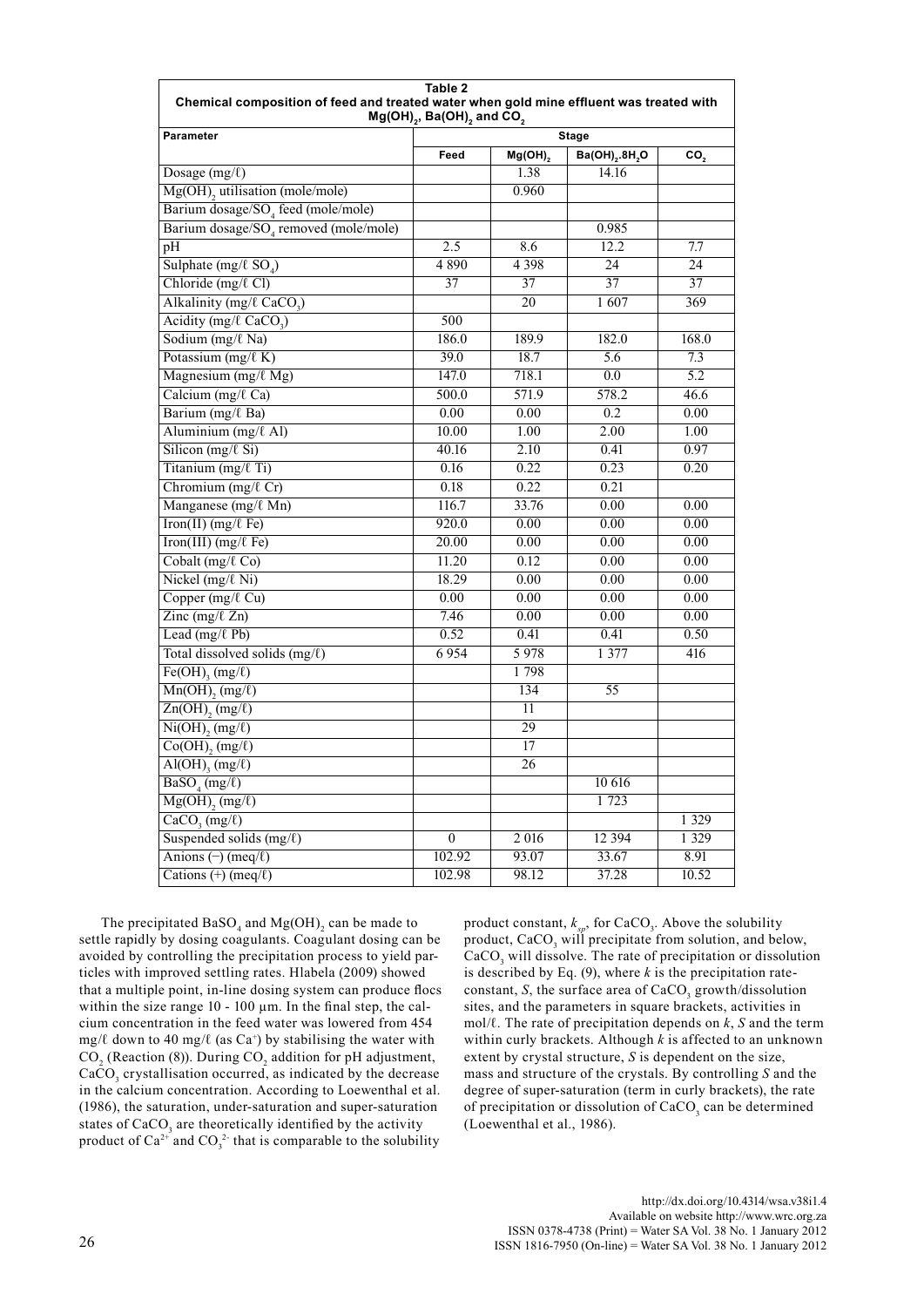| $2Fe^{2+} + \frac{1}{2}O_2 + 2H^+$ | $\rightarrow$ 2Fe <sup>3+</sup> + H <sub>2</sub> O   | (2) |
|------------------------------------|------------------------------------------------------|-----|
| $2Fe^{3+} + 6H_5O$                 | $\rightarrow$ 2Fe(OH) <sub>3</sub> + 6H <sup>+</sup> | (3) |
| $6H^+ + 3Mg(OH)$ ,                 | $\rightarrow 3Mg^{2+} + 6H_2O$                       | (4) |
|                                    |                                                      |     |

| $2Fe^{2+1}/2O_2 + 2H^+ + 3Mg(OH)$ , |                                                                               |     |
|-------------------------------------|-------------------------------------------------------------------------------|-----|
|                                     | $\rightarrow$ 2Fe(OH) <sub>3</sub> + 3Mg <sup>2+</sup> + H <sub>2</sub> O (5) |     |
| $Mg^{2+} + Ba(OH)$ ,                | $\rightarrow$ Mg(OH) <sub>2</sub> + Ba <sup>2+</sup>                          | (6) |
| $SO_4^{2-} + Ba^{2+}$               | $\rightarrow$ BaSO <sub>4</sub>                                               | (7) |
| $Ca(OH)2 + CO2$                     | $\rightarrow$ CaCO <sub>3</sub> + H <sub>2</sub> O                            | (8) |

where:

- $k =$  precipitation rate-constant,
- $S =$  surface area of CaCO<sub>3</sub> growth/dissolution sites and the terms in square brackets, activities in mol/ℓ.

The rate of sulphate removal through  $BaSO<sub>4</sub>$  crystallisation is influenced by the sulphate concentration in solution and the  $BaSO<sub>4</sub>$  seed crystal concentration. It was observed that sulphate removal was stoichiometrically equivalent to the  $Ba(OH)$ <sub>2</sub> dosage, as indicated by  $[Ba^{2+}$  dosage]/ $[SO_4$  removed] (mol/mol) ratios of 1.05, 0.97 and 1.02, respectively (Table 3). As expected, higher residual  $Ba^{2+}$  concentrations were in solution with lower residual  $SO_4^2$  concentrations. This is due to the low solubility product of BaSO<sub>4</sub> and the rate of BaSO<sub>4</sub> crystallisation at low seed-crystal concentrations. The practical implication is that about 200 mg/ℓ free sulphate should remain in solution to limit  $Ba^{2+}$  concentration to less than 2 mg/ $\ell$  in solution, the guideline value for drinking water as laid down by the USEPA (2011). Optimum conditions also need to prevail to allow rapid BaSO<sub>4</sub>-crystallisation, such as providing a solid BaSO<sub>4</sub> presence in the reactor by means of sludge recirculation.

Barium ions react with sulphate ions forming a white precipitate of  $BaSO<sub>4</sub>$ . Figure 2 shows an increase in the sulphate removal rate with increased barium hydroxide concentration (molar ratios of 0.8, 0.85, 0.9 and 1) in the solution. From chemical Reaction (7), 1 mole of barium reacts with 1 mole of sulphate. Therefore, it is clear that the more barium ions available in solution the more sulphate ions are removed from the solution. Sulphate removal followed normal stoichiometry. Therefore, it is sufficient to use a 1:1 mole ratio of dissolved barium to sulphate for almost complete removal of sulphate from wastewater.

The effect of  $BaSO<sub>4</sub>$  seeds added to AMD before the addition of  $Ba(OH)$ <sub>2</sub> was investigated. The results are shown in Fig. 3. From these results it was observed that the presence of a small amount of barium sulphate seed did not have any significant effects on the removal of sulphate.

Four different experiments were carried out using increasingly rapid stirring rates. The results are shown in Fig. 4. It was also observed (Fig. 4) that the removal-rate initially increased



*Effect of Ba(OH)2/SO4 mole ratio on the removal rate of sulphate*



*Figure 3 Effect of BaSO4 seed crystals on the removal rate of sulphate*



*Effect of stirring rate on the removal rate of sulphate*

linearly and subsequently flattened to become abruptly constant, showing a complete removal of sulphate. The stirring rates in the range 250-800 r/min did not show any significant differences in the removal rates of sulphates.

| Table 3<br>Efficiency of sulphate removal with Ba(OH). |                    |      |         |  |
|--------------------------------------------------------|--------------------|------|---------|--|
| Parameter (units as indicated)                         | Value of parameter |      |         |  |
| Barium dosage/SO <sub>4</sub> in feed (mol/mol)        | 0.80               | 0.90 | 1.00    |  |
| $Ba(OH)_{2}$ .8H <sub>2</sub> O dosage (g/ $\ell$ )    | 6.55               | 7.35 | 8.17    |  |
| Sulphate in feed water $(mg/\ell)$                     | 2600               | 2493 | 2 4 9 3 |  |
| Sulphate in treated water $(mg/\ell)$                  | 704                | 181  | 41      |  |
| Barium in treated water (mg/ $\ell$ )                  | 0                  | 0.14 | 85      |  |
| Barium dosage/SO, removed (mol/mol)                    | 1.05               | 0.97 | 1.02    |  |